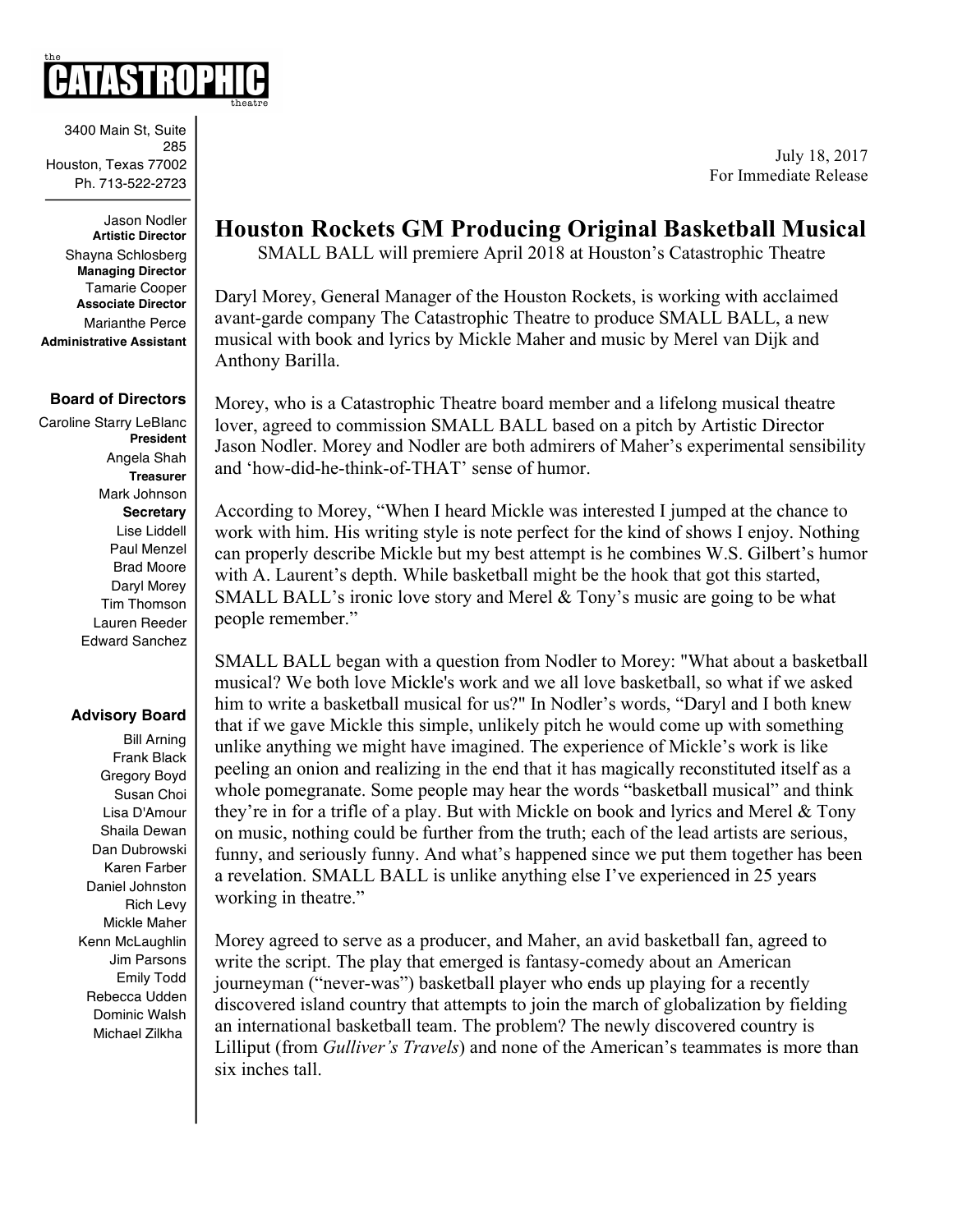"Having Daryl involved is like having the world's most informed dramaturg. Anytime I have a question about basketball, even the most obscure one, he has both the answer and usually a compelling story to go along with it. The fact that he also knows a huge amount about musical theater is naturally a plus," Maher said.

Said Maher of composers van Dijk and Barilla: "They are madly talented and have such distinct vision and voices. It's a small miracle that the world has conspired to bring us three together."

"Merel & Tony," as they are known to their rapidly growing audience, are most notable for their wonderfully melodic contributions to NPR's "This American Life." Anthony Barilla is an international composer, writer, and theatre artist that has recently relocated to his former home of Houston after spending the last several years living in Kosovo and the Republic of Georgia. Merel van Dijk is a Dutch composer living and working in Rome, Italy.

According to Nodler, "The collaboration is an unusual and serendipitous one. It's rare that a major sports GM would have a love of musical theatre just as it is rare that an avant-garde theatre company would be so filled with serious NBA basketball fans."

The production brings together several long-time collaborators. The Catastrophic Theatre has produced seven of Maher's plays, including two world premieres, making him the theatre's most produced playwright. The musical also reunites director Jason Nodler and composer Anthony Barilla, the creative team behind the critically acclaimed rock operas *Speeding Motorcyle* (with legendary outsider artist Daniel Johnston) and *Bluefinger* (with Pixies frontman Frank Black). Nodler will direct SMALL BALL while Barilla will perform and serve as music director. The play runs in Houston from April 6 - May 12, 2018.

###

## Lead Collaborator Bios

**DARYL MOREY** (producer) has served as the Houston Rockets General Manager since 2006-07, compiling the  $2<sup>nd</sup>$  best record in the NBA over his tenure including multiple deep playoff runs. He was named "Forty Under 40" most promising executive in sport from SportsBusiness Journal and was included in Fast Company's "Top 10 Most Creative People in Sports". Morey is the co-chair of the annual MIT Sloan Sports Analytics Conference, the largest annual sports conference. He graduated from Northwestern in 1996 with a MBA from MIT in 2000. He loves the theatre and has invested in and produced numerous plays such as *Godspell*, *Side Show*, and *Disaster!* Twitter: @dmorey

**MICKLE MAHER** (book, lyrics) Maher's plays have appeared Off-Broadway and around the world, and have been supported by grants from the NEA, the Rockefeller Foundation/MAP fund, and Creative Capital. They include *There is a Happiness That Morning Is; Song About Himself; An Apology for the Course and Outcome of Certain Events Delivered by Doctor John Faustus on This His Final Evening*; *The Hunchback Variations*; *The Strangerer; Spirits to Enforce*; *Cyrano* (translator); *The Cabinet*; *Lady Madeline; The Pine;* and *An Actor Prepares* (an adaptation of Stanislavsky's seminal book)*.* He is a cofounder of Chicago's Theater Oobleck, and has taught playwriting and related subjects at the University of Chicago, Columbia College, and Northwestern University.